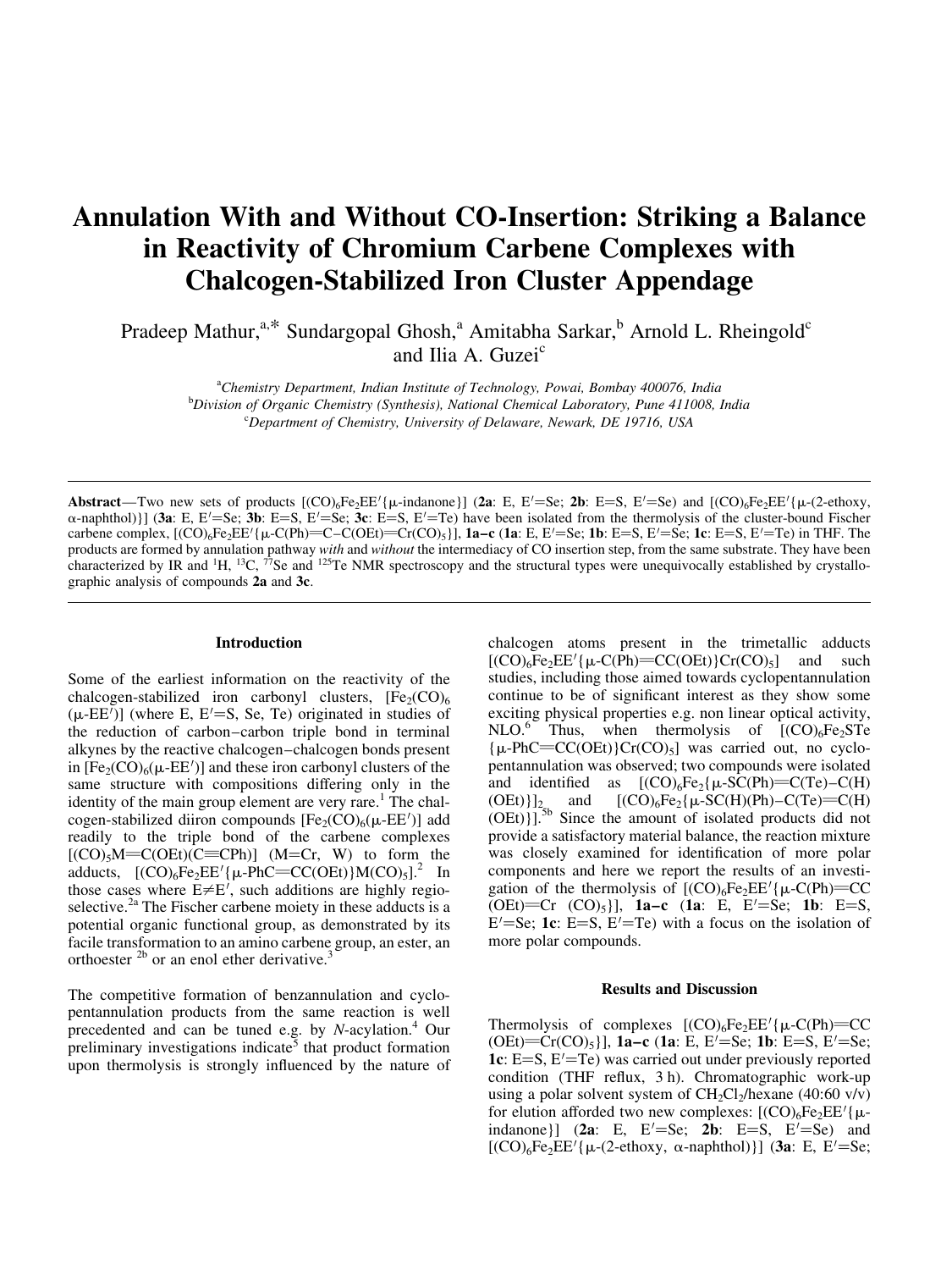

#### Scheme 1.

**3b**: E=S, E $=$ Se; **3c**: E=S, E $=$ Te) (Scheme 1). These products were characterized by their spectral characteristics and crystal structure determination of representative complexes 2a and 3c. When the thermolysis reaction of complexes  $1a-c$  was carried out in toluene at 85 $\degree$ C, formation of  $\alpha$ -naphthol derivatives, 3a $-c$  predominates. The thermolysis of 1a gives better yield of the  $\alpha$ -naphthol derivative,  $3a(70%)$  than the thermolysis of 1b and 1c (3b: 34%; 3c: 38%) (Scheme 1).

The IR spectra of compounds 2a and 2b showed signals corresponding to the presence of the terminally bonded metal carbonyl groups and a band at  $1727 \text{ cm}^{-1}$  due to a ketonic carbonyl function. The high value of the ketone carbonyl absorption suggested the presence of a fivemembered ketone unit in this molecule.<sup>7</sup> The <sup>1</sup>H NMR spectra showed typical sets of doublets associated with Se satellites, i.e. the carbon bearing these protons are attached to a selenium atom. The  $^{13}$ C NMR spectra displayed a downfield signal for the Fe-CO groups at 209 ppm. Two peaks were observed for the saturated carbon atoms in complexes 2a and 2b; the deshielded signals are assigned to the carbons adjacent to the ketone whose presence was confirmed by the signal at  $\delta$  199.3 (2a) and 198.1 (2b) ppm. For complex  $2a$ , the  $^{77}$ Se NMR spectrum showed two signals. The downfield signal is a doublet with  $J_{\text{Se-H}}$  of 19.8 Hz and the upfield signal is a doublet of doublet

with  $J_{\text{Se-H}}$ =25.9 Hz. One doublet signal was observed with  $J_{\text{Se-H}}$  of 18.3 Hz for complex 2b.

Yellow crystals of 2a were grown from hexane solvent at  $-4^{\circ}$ C and a single crystal X-ray diffraction analysis was carried out. Its molecular structure is shown in Fig. 1.

The structure can best be described as consisting of an open  $Fe<sub>2</sub>(CO)<sub>6</sub>Se<sub>2</sub>$  unit with an indanone moiety formally inserted between the two Se atoms. The distance between the two carbon atoms  $[C(7)$  and  $C(15)]$  which are attached to the selenium atoms, is slightly longer  $(1.502(6)$  Å) than the analogous C $-C$  bond distance of 1.48(1) Å, observed in a previously reported double butterfly cluster  $[{({\rm CO})_6Fe_2(\mu \text{Se}_{2}$  $\}$ <sub>2</sub>C(Ph)–C(H)],<sup>8</sup> and the analogous C–C bond distance of 1.47(2) (A) in the enol ether derivative  $[(CO)_6Fe_2\{\mu SC(H)Ph-C(Te) = C(H)(OEt)$ ].<sup>3</sup> The two C-Se bond distances in compound 2a are nearly equal.

The IR spectra of compound  $3a-c$  showed typical peaks for terminally bonded metal-CO groups. The <sup>1</sup>H NMR spectra of compounds 3a $-c$  featured a sharp singlet in the region  $\delta$ 6.1 $-6.2$  ppm, which was exchangeable with D<sub>2</sub>O and consequently was assigned to the phenolic hydroxyl group. The <sup>13</sup>C NMR spectra displayed six aromatic quaternary carbon peaks and four aromatic carbon atoms bearing a hydrogen each between  $\delta$  113.2 and 143.2 ppm.



Figure 1.  $[(CO)_6Fe_2Se_2\{\mu\text{-indanone}\}]$  (2a).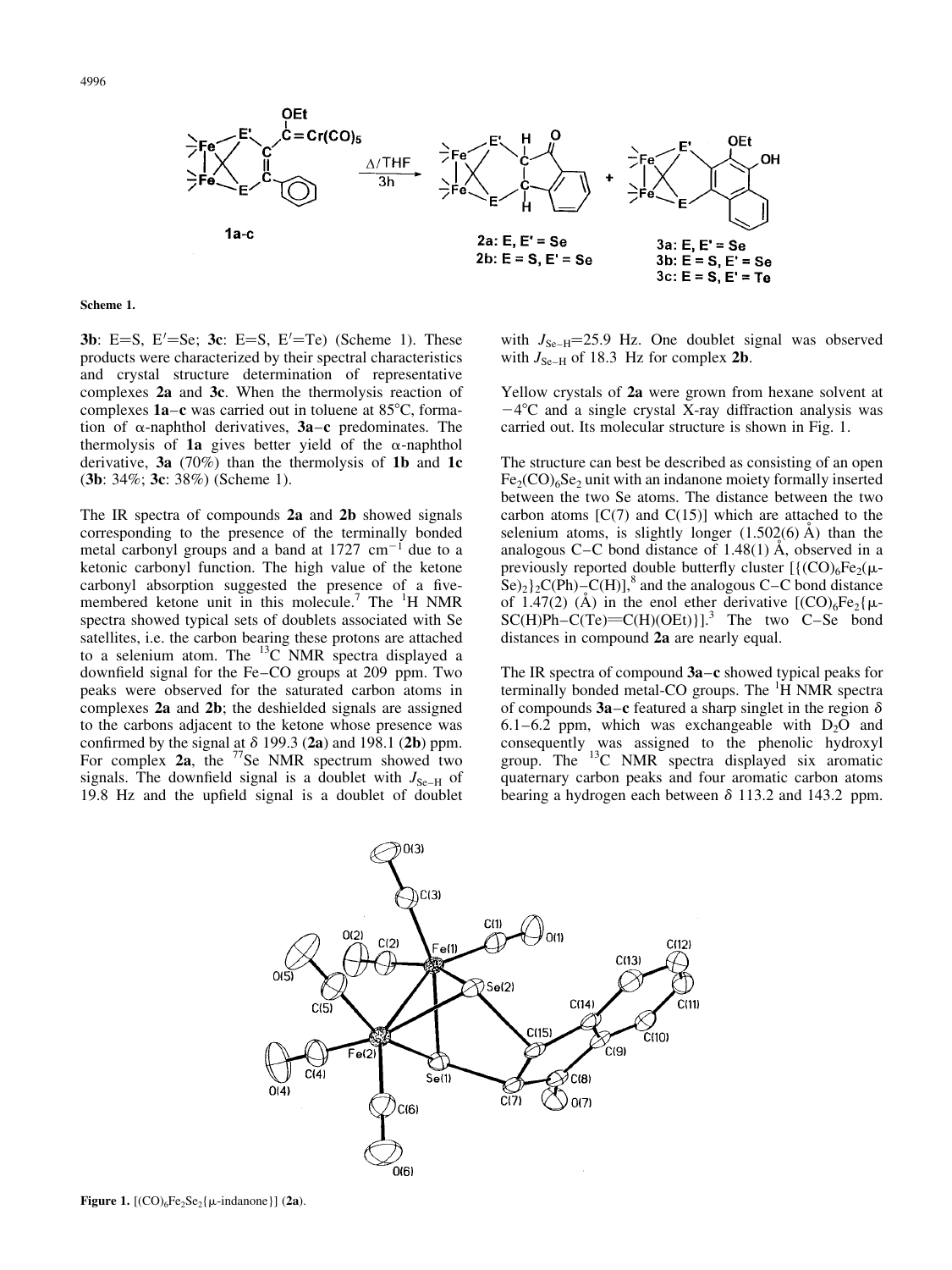

Figure 2.  $[(CO)_6Fe_2STe{\mu-(2-ethoxy, \alpha-naphthol)}]$  (3c).

The <sup>77</sup>Se NMR spectrum showed two expected singlets for 3a and one singlet for 3b. Similarly, the  $125$ Te NMR spectrum of compound 3c featured a single peak. An unambiguous assignment of these two isostructural complexes was made on the basis of crystal structure determination of complex 3c.

Red crystals of 3c were grown from hexane/CH<sub>2</sub>Cl<sub>2</sub> at  $0^{\circ}$ C and a single crystal X-ray diffraction analysis was carried out. Its molecular structure is shown in Fig. 2. A naphthol ring attached to the chalcogen atoms of  $Fe<sub>2</sub>STe$  butterfly core was observed. The olefinic bond distance of 1.346(11) Å in 3c  $[C(7)$  and  $C(8)]$  attached with the chalcogen atoms, is comparable to the olefinic bond distance of  $1.36 \text{ Å}$  in the uncoordinated naphthol ring. No appreciable deviation from planarity was observed with its S and Te substituents (dihedral angles:  $Te-C(7)-C(8)-C(9)=8.7^{\circ}$ ; S-C(8)-C(7)-C(16)=2.2° and Te-C(7)-C(16)-O(8)=  $6.3^{\circ}$ ). This angularly fused polycyclic structure can be viewed as an unusual, organometallic analog of phenanthrene with a sulfur atom in the `bay' region. The position of the sulfur atom also suggests that, with appropriate metal ion, it can lead to an *ortho*-metallated complex involving the  $C(10)$  center.<sup>9</sup>

Formation of these products,  $2a-b$  and  $3a-c$  can be explained by involving steps well-precedented in metalcarbene chemistry<sup>10</sup> where the *cis*-olefinic bond makes the annulation reactions readily attainable. Two product sets, 2 and 3 probably result from two alternative pathways—one involves CO insertion step (leading to  $3a-c$ ) while the other does not (leading to 2a and 2b). It is interesting to note that the same substrate can react via both these pathways at the same time albeit with different rates. This suggests that the electron density on the chromium metal in complexes  $1a-c$ lies somewhere in between usual alkoxy and amino carbene complexes of chromium.<sup>11</sup> It is indeed a rare instance that the same carbene complex gives rise to two different products in the same reaction.<sup>12</sup>

Moreover, the transformation from  $1a-c$  to  $3a-c$  belongs to

a unique class of reactions where an annulation occurs from a cis-cinnamyl chromium carbene derivative without the requirement of an added alkyne, and the product is a vicinally dioxygenated product. Examples of such transformation are rare and the only example known is a photoinduced one. $^{13}$  It is significant that the irradiation of substrate 1a with 400 W medium pressure mercury lamp with a Pyrex filter for 6 h failed to produce a noticeable change in the starting complex, though the thermal reaction is comparatively facile, and in this respect, curiously enough, our reaction differs from that reported by Merlic.<sup>13</sup>

## Experimental

# General

All reactions and other manipulations were carried out under an argon or nitrogen atmosphere, using standard Schlenk techniques. Solvents were deoxygenated immediately prior to use. Reactions were monitored by FT-IR spectroscopy and thin-layer chromatography. Infrared spectra were recorded on a Nicolet-Impact 400 FT-IR spectrometer as n-hexane solutions in sodium chloride cell at 0.1 mm path length.

Photolysis reaction was done in 400 W medium pressure mercury vapor lamp using Pyrex filter. Elemental analyses were performed using a Carlo Erba 1106 automatic analyzer. <sup>1</sup>H, <sup>13</sup>C, <sup>77</sup>Se and <sup>125</sup>Te NMR spectra were recorded on a Varian VXR 300S spectrometer in CDCl<sub>3</sub> at 25 $^{\circ}$ C. The operating frequency for <sup>77</sup>Se NMR was 57.23 MHz with a pulse width of  $15 \mu s$  and a delay of 1.0 s and operating frequency for <sup>125</sup>Te was 94.70 MHz with pulse width of  $9.5 \mu s$  and a delay of 1 s. <sup>77</sup>Se NMR spectra were referenced to Me<sub>2</sub>Se ( $\delta$ =0 ppm) and <sup>125</sup>Te NMR spectra were referenced to Me<sub>2</sub>Te ( $\delta$ =0 ppm).

Chromium hexacarbonyl, phenylacetylene and THF-d8 were purchased from Aldrich Chemical Co., and these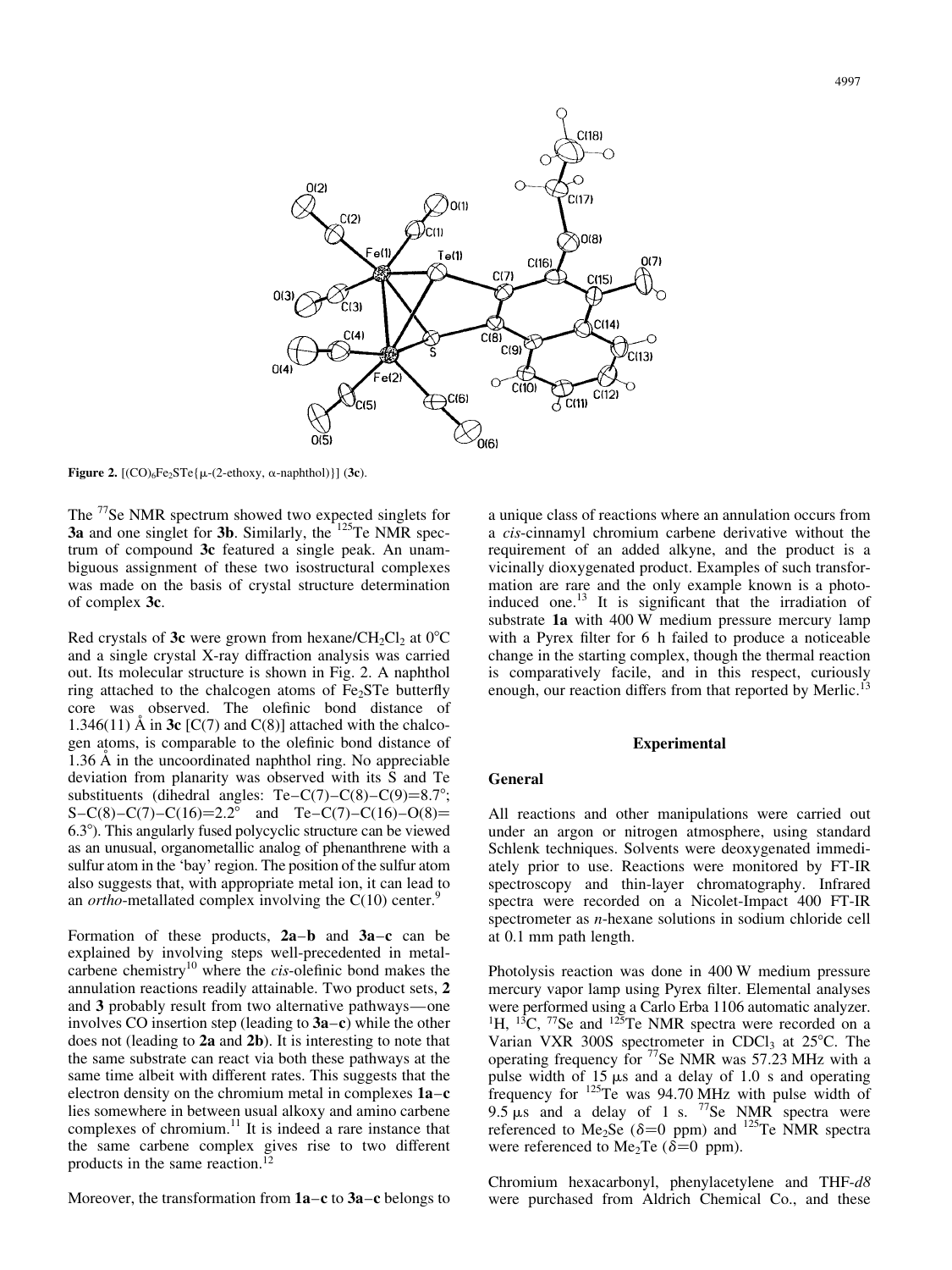Table 1. Crystallographic data for 2a and 3c

|                                                                                               | 2a                     | 3c                       |
|-----------------------------------------------------------------------------------------------|------------------------|--------------------------|
| Formula                                                                                       | $C_{15}H_6Fe_2O_7Se_2$ | $C_{18}H_{10}Fe_2O_8STe$ |
| Formula weight                                                                                | 567.82                 | 625.62                   |
| Space group                                                                                   | ΡĪ                     | $P2_1/n$                 |
| a, A                                                                                          | 9.086(2)               | 6.793(2)                 |
| b, A                                                                                          | 9.202(2)               | 21.348(14)               |
| $c, \mathring{A}$                                                                             | 11.765(3)              | 14.579(6)                |
| $\alpha,$ $^{\circ}$                                                                          | 80.49(2)               |                          |
| $\begin{array}{c} \beta, \circ \\ \gamma, \circ \\ V, \, \mathring{\mathbf{A}}^3 \end{array}$ | 70.79(2)               | 96.73(4)                 |
|                                                                                               | 78.738(13)             |                          |
|                                                                                               | 905.6(3)               | 2100(2)                  |
| Z                                                                                             | 2                      | 4                        |
| Crystal color, Habit                                                                          | Red block              | Red plate                |
| D (calc), $g/cm3$                                                                             | 2.082                  | 1.979                    |
| $\mu$ (MoK $\alpha$ ), cm <sup>-1</sup>                                                       | 56.54                  | 28.85                    |
| Temp, K                                                                                       | 293(2)                 | 293(2)                   |
| Absorption-correction                                                                         | Empirical              |                          |
| T(max)/T(min)                                                                                 | 1.000/0.549            |                          |
| Diffractometer                                                                                |                        | Siemens P4               |
| Radiation ( $\lambda$ =0.71073 Å)                                                             |                        | $M_0K_0$                 |
| $R(F)$ , % <sup>a</sup>                                                                       | 2.58                   | 4.52                     |
| $R(wF^2)$ , % <sup>a</sup>                                                                    | 5.57                   | 10.97                    |

<sup>a</sup> Quantity minimized= $R(wF^2) = \sum [w(F_0^2 - F_c^2)^2]/\sum [(wF_0^2)^2]^{1/2}$ ;  $R =$  $\sum \Delta t \sum (F_o)$ ,  $\Delta = |(F_o - F_c)|$ .

were used without further purification. The homo- and mixed-chalcogenide iron carbonyl clusters  $Fe<sub>2</sub>(\mu$ -Se<sub>2</sub>)(CO)<sub>6</sub>,<sup>14</sup> Fe<sub>2</sub>( $\mu$ -SSe)(CO)<sub>6</sub><sup>15</sup> and Fe<sub>2</sub>( $\mu$ -STe)(CO)<sub>6</sub><sup>16</sup>  $\alpha$ ,  $\beta$  unsaturated mixed chalcogenide carbene complexes  $[(CO)_6$  Fe<sub>2</sub>EE'{ $\mu$ -C(Ph)=C-C(OEt)=Cr(CO)<sub>5</sub>}], (1a: E,  $E' = Se$ ; **1b**: E=S, E'=Se; **1c**: E=S, E'=Te)<sup>2</sup> and the alkynyl Fischer carbene complexes  $[(CO)_5M=C(OEt)(C=CPh)]^{17}$  $(M=Cr, W)$  were prepared as previously reported.

# General procedure for themolysis of  $[(CO)_6Fe_2EE'$  ${\mu\text{-}C(Ph)} = CC(OEt) = Cr(CO)_5]$ ] (1a: E, E'=Se; 1b: E=S, E'=Se; 1c: E=S, E'=Te)

A solution of  $[(CO)_6Fe_2EE'_{\mu-C}(Ph)=CC(OEt)=Cr$  $(CO)_5$ ], (1a: E, E'=Se; 1b: E=S, E'=Se; 1c: E=S,  $E'$ =Te) in THF (10 mL) was heated at 85°C for 3 h. The reaction was monitored by TLC, and stopped when all the starting material was consumed. The solution was filtered through Celite to remove the insoluble materials. After removal of solvent from the filtrate, the residue was subjected to chromatographic work-up using silica gel TLC plates. Elution with hexane/ $CH_2Cl_2$  (40:60) mixture afforded two polar complexes, in order of polarity: yellow  $[(CO)_6Fe_2EE' {\mu$ -indanone}] (2a: E,  $E' = Se$ ; 2b: E=S, E'=Se) and red  $[(CO)_6Fe_2EE'$ { $\mu$ -(2ethoxy,  $\alpha$ -naphthol)}] (3a: E, E'=Se; 3b: E=S, E'=Se; 3c:  $E=S, E'=Te$ ).

2a: yield 15%. IR: 2072 (s), 2036 (vs), 2003 (s), 1998 (s), 1984 (w), 1728 (m); <sup>1</sup>H NMR:  $\delta$  4.06 (1H, d,  $J_{\text{H}^-\text{H}}$ =6.2 Hz,  $J_{\text{Se-H}}$ =19.8 Hz, (CO)CH), 4.95 (1H, d,  $J_{\text{H}^-\text{H}}$ =6.1 Hz,  $J_{\text{Se-H}}$ =25.8 Hz, CCH), 7.4–7.7 (4H, m, C<sub>6</sub>H<sub>5</sub>); <sup>13</sup>C NMR:  $\delta$  48.3 (SeCH(Ph),  $J_{C-H}$ =154.9 Hz), 54.5 (SeCH(CO),  $J_{\text{C-H}}$ =150.2 Hz), 124.4, 126.4, 129.7, 136.6 (4CH, in indanone ring), 133.4, 152.8 (quat  $C$  in indanone ring), 199 (CO, in indanone ring), 208.6  $\{ (Fe(CO)<sub>3</sub>) \}$ ; <sup>77</sup>Se NMR:  $\delta$  618 {dd,  $J_{\text{Se-H}}$ =25.9 and 2.3 Hz, SeC(H)C}, 636

{d,  $J_{\text{Se-H}}$ =19.1 Hz,  $SeC(H)(CO)$ }; mp: 162-164°C Anal. calcd (Found) for  $Fe_2Se_2C_{15}O_7H_6$ : C, 31.7 (31.9), H, 1.05  $(1.09)$ .

3a: yield 18%. IR: 2071 (s), 2035 (vs), 2001 (s), 1985 (w), 1951 (w); <sup>1</sup>H NMR:  $\delta$  1.55 (3H, t, J=6.9 Hz, CH<sub>3</sub>), 4.12  $(2H, q, J=7.1$  Hz, OCH<sub>2</sub>), 6.09 (1H, s,  $-OH$ ), 7.79-7.98 (2H, two sets of doublets, naphthol ring),  $7.44-7.32$  (3H, m, naphthol ring); <sup>13</sup>C NMR:  $\delta$  15.5 (J<sub>C-H</sub>=127.4 Hz, CH<sub>3</sub>), 71.6 ( $J_{C-H}$ =140 Hz, OCH<sub>2</sub>), 122.6, 125.9, 126.9, 127.2 (CH carbons in naphthol ring), 113.2, 123.6, 130.3, 135.8, 140.4, 143.1 (quat carbons in naphthol ring), 208.7  ${({\rm Fe}(CO)_3)}$ ; <sup>77</sup>Se NMR:  $\delta$  353 and 358 ppm; mp: 126– 128°C Anal. calcd (Found) for  $Fe<sub>2</sub>Se<sub>2</sub>C<sub>18</sub>O<sub>8</sub>H<sub>10</sub>: C, 34.6$ (34.9), H, 1.60 (1.79).

2b: yield 11%. IR: 2075 (s), 2038 (vs), 2005 (s), 1987 (s), 1727 (m); <sup>1</sup>H NMR:  $\delta$  4.01 (1H, d, J=6 Hz, J<sub>Se-H</sub>= 18.4 Hz, SeCH),  $4.63$  (1H, d, J=6.1 Hz, SCH), 7.44-7.75 (4H, m,  $C_6H_5$ ); <sup>13</sup>C NMR:  $\delta$  52.6 (J<sub>C-H</sub>=152.9 Hz, SeCH(Ph)), 57.2  $(J_{C-H}=149.1 \text{ Hz}, \text{SCH(CO)}), 124.4,$ 126.5, 130.1, 136.6 (4CH, in indanone ring), 134.4, 152.1 (quat  $C$  in indanone ring), 198.2 ( $CO$ , in indanone ring), 208.2 {(Fe(CO)<sub>3</sub>}. <sup>77</sup>Se NMR:  $\delta$  712 (d,  $J_{\rm S_{\rm e-H}}$ =18.3 Hz); mp:  $156-158^{\circ}$ C Anal. calcd (Found) for Fe<sub>2</sub>SSeC<sub>15</sub>O<sub>7</sub>H<sub>6</sub>: C, 34.5 (34.9), H, 1.15 (1.29).

3b: yield 23%. IR: 2073 (s), 2039 (vs), 2001 (s), 1955 (w); <sup>1</sup> <sup>1</sup>H NMR:  $\delta$  1.43 (3H, t, J=6.9 Hz, CH<sub>3</sub>), 4.11 (2H, q,  $J=7.1$  Hz, OCH<sub>2</sub>), 6.18 (1H, s,  $-OH$ ), 7.29–7.42 (5H, m, C<sub>6</sub>H<sub>5</sub>), 7.87–7.95 (2H, two sets of doublets, naphthol ring),; <sup>13</sup>C NMR:  $\delta$  15.6 (J<sub>C-H</sub>=126.2 Hz, CH<sub>3</sub>), 71.6 (J<sub>C-H</sub>= 141.3 Hz, OCH<sub>2</sub>), 122.5, 125.1, 126.1, 127.1 (CH carbons in naphthol ring), 123.6, 130.5, 134.2, 138.1, 139.9, 142.1 (quat carbon atoms in naphthol ring), 208.1  $\{({\rm Fe}(CO)_3\}$ . <sup>77</sup>Se NMR:  $\delta$  458 ppm; mp 122-124 °C. Anal. calcd (Found) for Fe<sub>2</sub>SSe C<sub>18</sub>O<sub>8</sub>H<sub>10</sub>: C, 37.5 (37.7), H, 1.73 (1.86).

3c: yield 21%. IR: 2068 (s), 2034 (vs), 2000 (s), 1994 (s), 1986 (w), 1943 (w); <sup>1</sup>H NMR:  $\delta$  1.48 (3H, t, J=6.9 Hz, CH<sub>3</sub>), 4.08 (2H, q, J=7.1 Hz, OCH<sub>2</sub>), 6.00 (1H, s, -OH), 7.32–7.99 (5H, m, C<sub>6</sub>H<sub>5</sub>); <sup>13</sup>C NMR:  $\delta$  15.6 (J<sub>C-H</sub>= 127.4 Hz,  $CH_3$ ), 71.8  $(J_{C-H}=140 \text{ Hz}, \text{ OCH}_2)$ , 122.4, 125.7, 126.2, 127.1 (CH carbons in naphthol ring), 116.2, 124.4, 132, 142.3, 142.5, 144.9 (quat carbons in naphthol ring), 209.2 { $(Fe(CO)<sub>3</sub>$ }; <sup>125</sup>Te NMR:  $\delta$  515 ppm; mp (°C): 128–130; Anal. calcd (Found) for  $Fe<sub>2</sub>STeC<sub>18</sub>O<sub>8</sub>H<sub>10</sub>: C, 34.5$ (34.7), H, 1.59 (1.76).

## General procedure for thermolysis of  $[(CO)_6Fe_2EE'$  ${\mu\text{-}C(Ph)}=CC(OEt)=Cr(CO)_{5}$ ] (1a–c) in toluene

A solution of  $[(CO)_6Fe_2EE'(\mu-C(Ph)=C-C(OEt)=Cr$  $(CO)_{5}$ ] (1a-c) in toluene (15 mL) was refluxed for 3 h and the solution was filtered through Celite to remove the insoluble materials. After removal of solvent from the filtrate, the residue was subjected to chromatographic work-up using silica gel TLC plates. Elution with hexane/  $CH_2Cl_2$  (40:60) mixture afforded a red band of  $[(CO)_6Fe_2EE'$ { $\mu$ -(2 ethoxy,  $\alpha$  napthol)}] (3a: E, E<sup>t</sup>=Se (70%); **3b**: E=S, E'=Se (34%); **3c**: E=S, E'=Te (38%)).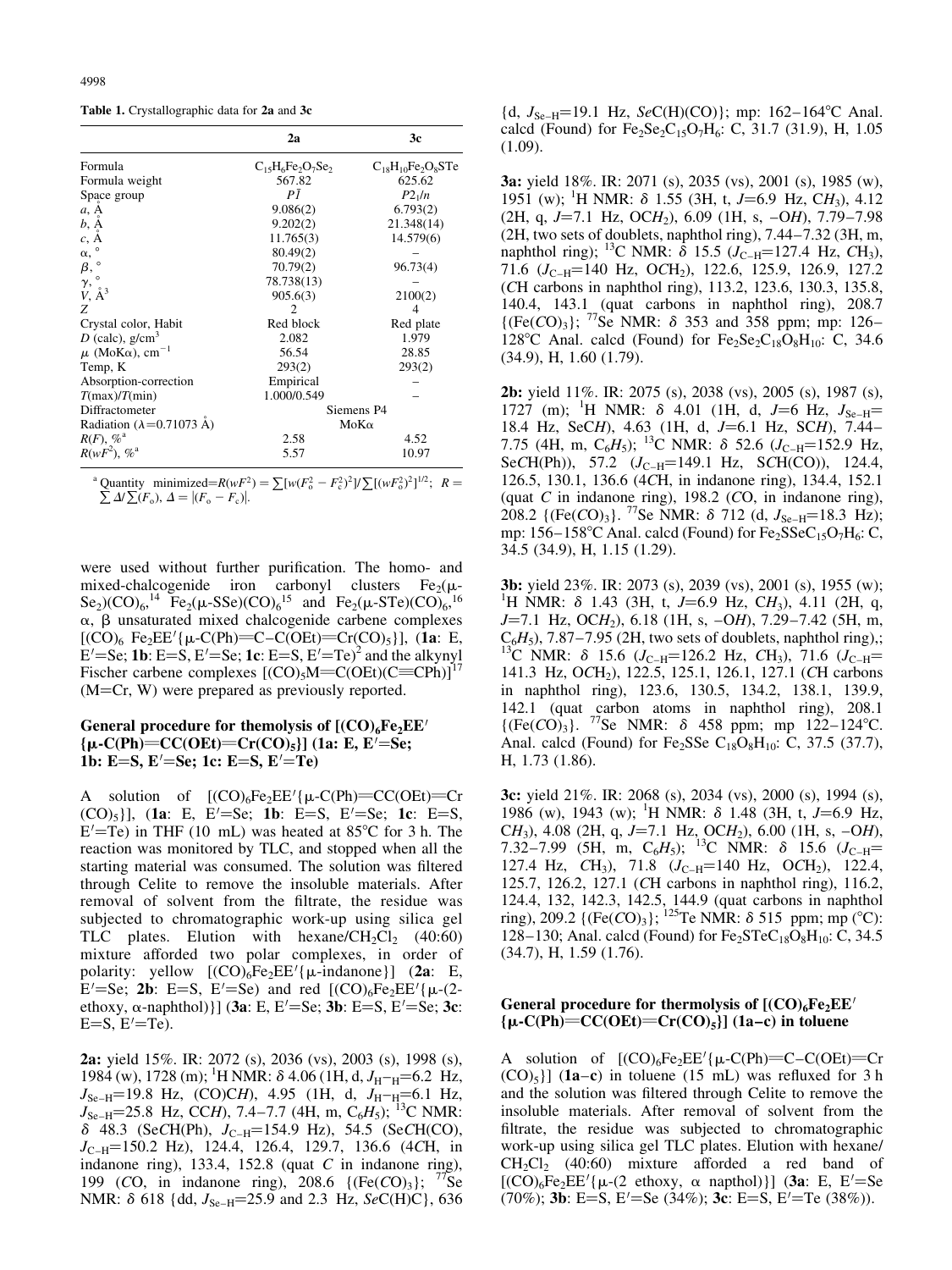**Table 2.** Selected bond distances  $[\hat{A}]$  and bond angles  $[^\circ]$  for 2a

| Fe $(1)$ –Fe $(2)$           | 2.5442(10) | Fe $(2)$ –Se $(1)$           | 2.3477(11) |
|------------------------------|------------|------------------------------|------------|
| Fe $(1)$ –Se $(2)$           | 2.3465(9)  | Se $(1)$ –C $(7)$            | 1.981(4)   |
| Fe $(1)$ –Se $(1)$           | 2.3473(10) | Se $(2)$ –C $(15)$           | 1.993(4)   |
| Fe $(2)$ –Se $(2)$           | 2.3594(10) | $C(7)-C(15)$                 | 1.502(6)   |
| Fe $(1)$ -Fe $(2)$ -Se $(1)$ | 57.18(3)   | Fe $(1)$ –Se $(1)$ –C $(7)$  | 104.03(13) |
| Fe $(2)$ -Fe $(1)$ -Se $(2)$ | 57.52(3)   | Se $(1)$ –C $(7)$ –C $(15)$  | 113.8(3)   |
| Fe $(1)$ –Se $(2)$ –Fe $(2)$ | 65.45(3)   | Fe $(2)$ –Se $(2)$ –C $(15)$ | 101.86(14) |
| Fe $(2)$ –Se $(1)$ –Fe $(1)$ | 65.63(3)   | Fe $(1)$ –Se $(2)$ –C $(15)$ | 103.00(13) |
| Se $(2)$ -Fe $(1)$ -Se $(1)$ | 82.36(3)   | Se $(1)$ –C $(7)$ –C $(8)$   | 107.8(3)   |
| Se $(2)$ -Fe $(2)$ -Se $(1)$ | 82.08(3)   | Se $(2)$ –C $(15)$ –C $(14)$ | 110.4(3)   |
|                              |            |                              |            |

# Photolysis of  $[(CO)<sub>6</sub>Fe<sub>2</sub>Se<sub>2</sub>{\mu C(Ph) = CC(OEt) = Cr(CO)_{5}$ ] (1a) in THF-d8

A solution of  $1a$  (0.005 g, 0.006 mmol) in THF- $d8$ (0.7 mL), was photolysed in a NMR tube using 400 W medium pressure mercury lamp for 6 h. After photolysis, <sup>1</sup>H NMR spectrum of the reaction mixture was recorded. No signal other than those of 1a was observed.

#### Crystal structure determination of 2a and 3c

Red crystals of 2a and 3c were selected and mounted with epoxy cement to glass fibres. Single crystal X-ray data were collected on Siemens P4 diffractometer by using  $M\alpha$ radiation. The unit-cell parameters were obtained by the least-squares refinement of the angular settings of 24 reflections (20°  $\leq$  2 $\theta$   $\leq$  25°). Pertinent crystallographic data of 2a and 3c are summarized in Table 1. The systematic absences in the diffraction data for 2a, 3c are uniquely consistent for the reported space groups. The structures were solved using direct methods, completed by subsequent difference Fourier syntheses and refined by full-matrix least-squares procedures. Empirical absorption corrections for 2a was applied by using program DIFABS.<sup>18</sup> All non-hydrogen atoms were refined with anisotropic displacement coefficients and hydrogen atoms were treated as idealized contributions.

All software and sources of the scattering factors are contained in the  $SHELXTL$  (5.3) program library (G. Sheldrick, Siemens XRD, Madison, WI). Selected bond lengths and bond angles for 2a and 3c are listed in Tables 2 and 3.

#### **Conclusion**

In Fischer carbene chemistry, the reactivity of the

**Table 3.** Selected bond distances  $[\hat{A}]$  and bond angles  $[°]$  for 3c

| Fe $(1)$ –Fe $(2)$           | 2.550(2) | $Te(1)-C(7)$                | 2.115(8)  |
|------------------------------|----------|-----------------------------|-----------|
| Fe $(1)$ -Te $(1)$           | 2.518(2) | $S-C(8)$                    | 1.808(8)  |
| Fe $(2)-S$                   | 2.243(2) | $C(11)-C(12)$               | 1.360(14) |
| Fe $(1)-S$                   | 2.267(3) | $C(9)-C(14)$                | 1.435(12) |
| Fe $(2)$ -Te $(1)$           | 2.550(2) | $C(7)-C(8)$                 | 1.346(11) |
| Fe $(2)$ -Fe $(1)$ -S        | 55.13(7) | Fe $(2)$ -Te $(1)$ -C $(7)$ | 92.7(2)   |
| Fe $(1)$ -Fe $(2)$ -S        | 56.03(7) | $C(16)-C(7)-Te(1)$          | 122.8(6)  |
| Fe $(2)-S-Fe(1)$             | 68.84(8) | Fe $(1)$ -Te $(1)$ -C $(7)$ | 91.9(2)   |
| Fe $(1)$ -Te $(1)$ -Fe $(2)$ | 60.41(5) | $C(8)-C(7)-Te(1)$           | 117.2(6)  |
| Fe $(1)$ -Fe $(2)$ -Te $(1)$ | 59.19(5) | $C(9)-C(8)-S$               | 119.8(6)  |
| Te $(1)$ -Fe $(1)$ -Fe $(2)$ | 60.40(5) | $C(7)-C(8)-S$               | 117.3(7)  |
| Te $(1)$ -Fe $(2)$ -S        | 82.34(7) | $C(8)-S-Fe(1)$              | 107.0(3)  |
|                              |          |                             |           |

complexes is dominated by, among other things, the metal atom and its electron-richness or deficiency. While aryl or vinyl alkoxy carbene complexes of chromium undergo Dötz reaction (a benzannulation process that involves a CO-insertion step) under thermal conditions, CO-insertion is not observed for corresponding complexes of tungsten or amino carbene analogs of chromium. In this paper, we have reported an interesting variant where the vinyl group of a chromium carbene complex is supported on a chalcogenstabilized diiron cluster, and such substrate exhibits simultaneous operation of both the pathways—with *and* without the CO-insertion step during the same reaction. It is not clear at this point whether the electronic influence is restricted to the contribution by the chalcogen atoms alone, and this point needs further investigation.

Supplementary material available. Crystallographic details including complete tables of atomic coordinates, bond lengths and bond angles and anisotropic displacement parameters for 2a and 3c (10 pages).

#### Acknowledgements

(P. M.) would like to thank the Department of Science & Technology, New Delhi, for a research grant.

#### References

1. (a) Mathur, P.; Hossain, M. M.; Umbarkar, S.; Satyanarayana, C. V. V.; Tavale, S. S.; Puranik V. G. Organometallics 1995, 14, 959. (b) Mathur, P.; Hossain, M. M. Organometallics 1993, 12, 2398. (c) Mathur, P.; Dash, A. K.; Hossain, M. M.; Umbarkar, S.; Satyanarayana, C. V. V.; Chen, Y.-S.; Holt, E.; Rao, S. N.; Soriano, M. Organometallics 1996, 15, 1356.

2. (a) Mathur, P.; Ghosh, S.; Sarkar, A.; Satyanarayana, C. V. V.; Rheingold, A. L.; Liable-Sands, L. M. Organometallics 1997, 16, 3536. (b) Mathur, P.; Ghosh, S.; Sarkar, A.; Satyanarayana, C. V. V.; Puranik, V. G. Organometallics 1997, 16, 4392.

3. Mathur, P.; Ghosh, S.; Sarkar, A.; Satyanarayana, C. V. V.; Drake, J. E.; Yang, J. Organometallics 1997, 16, 6028.

4. Grotjahn, D. B.; Dötz, K. H. Synlett 1991, 381.

5. Mathur, P.; Ghosh, S.; Sarkar, A.; Rheingold, A. L.; Guzei, I. A. Organometallics 1998, 17, 770. (b) Mathur, P.; Ghosh, S.; Sarkar, A.; Rheingold, A. L.; Guzei, I. A. J. Organomet. Chem. 1998, 566, 159.

6. Philip, R.; Ravindrakumar, G.; Mathur, P.; Ghosh, S. Chem. Phys. Lett. 1999, 313, 719.

7. Yamashita, A. Tetrahedron Lett. 1986, 27, 5915.

8. Mathur, P.; Hossain, M. M. Organometallics 1993, 12, 2398.

9. (a) Larock, C. K.; Leach, D. R.; Bijorge, S. M. Tetrahedron Lett. 1982, 23, 715. (b) Fuchita, Y.; Hiraki, K.; Yamaguchi, T.; Maruta, T. J. Chem. Soc. Dalton Trans. 1981, 2405. (c) Alper, H. J. Organomet. Chem. 1974, 80, C29. (d) Alper, H. J. Organomet. Chem. 1974, 73, 359.

10. (a) Wulff, W. D. In Comprehensive Organic Synthesis; Trost, B. M., Fleming, I., Eds.; Pergamon: New York, 1991; Vol. 5. (b) Wulff, W. D. In Advances In Metal-Organic Chemistry; Liebeskind, L. S., Ed.; JAI: Greenwich, CT, 1989; Vol.1. (c) Dötz, K. H.; Fischer, H.; Hofmann, P.; Kreissel, F. R.; Schubert, U.; Weiss, K. Transition Metal Carbene Complexes; Verlag